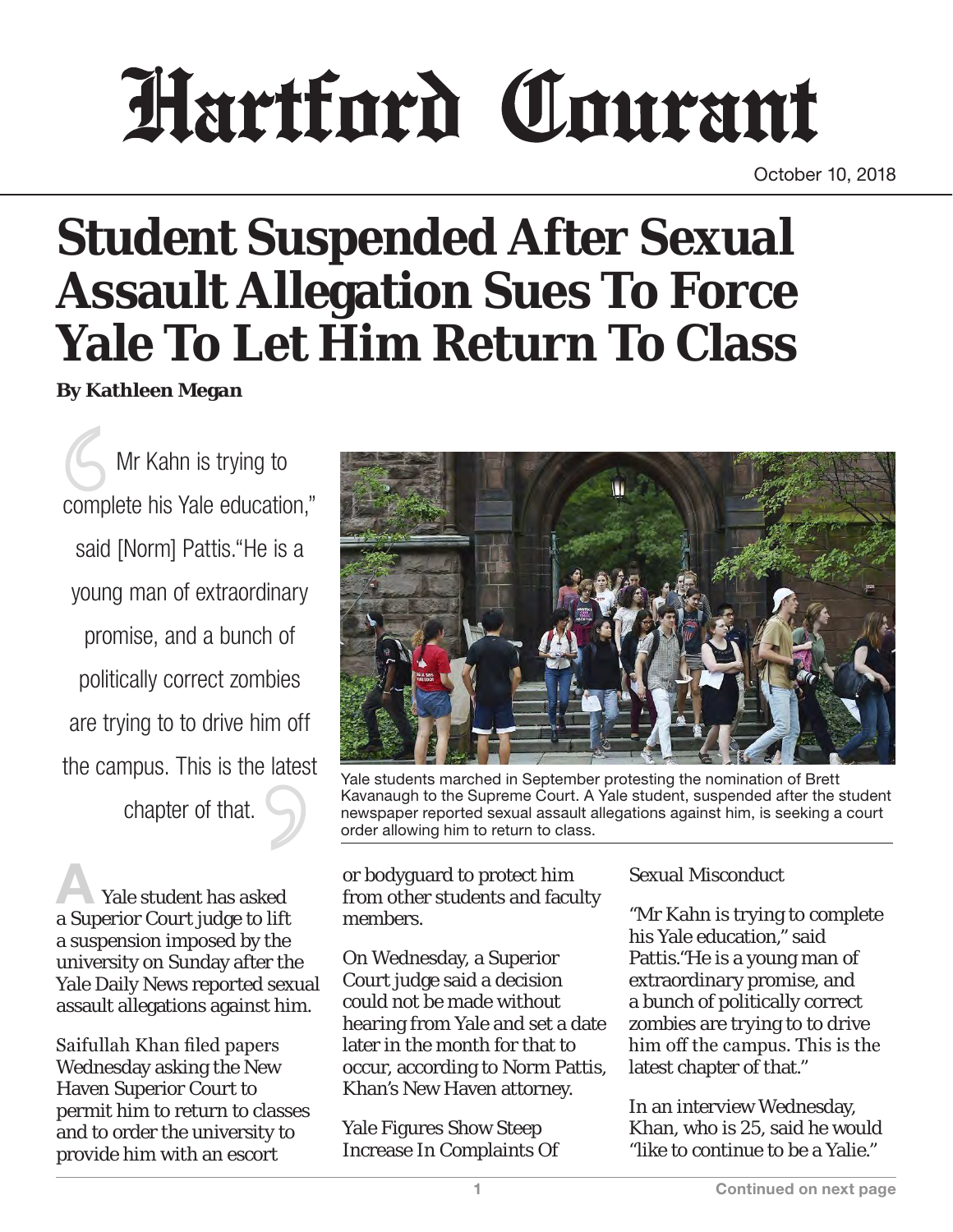## Hartford Courant

Continued from previous page



Saifullah Kahn ia fighting his suspension from Yale.

"For Yale to kick you out twice, it feels like your own home kicks you out," he said.

In his lawsuit, Kahn charges that the political climate at Yale is behind his treatment. The lawsuit says Kahn's "suspension was caused by "the bitter disappointment of many Yale students and faculty that Brett Kavanaugh was expected to be confirmed as a Justice on the United States Supreme Court, and prevailing culture of overheated sensibilities regarding claims of sexual assault shared by many students at Yale."

A Yale spokesperson declined to comment for this story.

The suspension is Khan's second from Yale. In November 2015, Khan was suspended after another student accused him of sexual assault on campus. He was found not guilty in Superior Court in New Haven in March and had resumed classes.

The 2015 suspension, court papers filed Wednesday say, was imposed "without notice or a hearing while criminal charges were pending against him."

At the time, the university's committee on sexual misconduct suspended its own investigation into the incident while the case went through the criminal justice system.

After the not guilty verdict, the university agreed to let Khan return, while noting that its own investigation into the sexual assault allegations was not yet complete. Khan enrolled in classes this fall, but does not live on campus.

On Oct. 5, the Yale Daily News published a story that contained allegations of sexual and physical assault from a man who says he worked to help get Khan acquitted of the earlier sexual assault charges.

Jon Andrews, a former board

member for Families Advocating for Campus Equality, an advocacy group that supported Khan in the previous sexual assault case, told the Daily News that Khan sexually assaulted him last June.

The Daily News reported that that police are investigating, but an attorney for Khan, Margaret Valois, denied the allegations as "false and defamatory." Pattis said Andrews had no role in Khan's criminal defense earlier this year.

Last Sunday, Khan was asked to meet with members of the Yale administration. When he refused, a letter from Yale College Dean Marvin M. Chun was delivered to Khan informing him that he was suspended immediately from Yale College due to an "emergency."

That letter, which was included in the court documents filed by Khan, said an "emergency suspension may be imposed when it appears necessary for your physical and emotional safety and well-being and/or the safety and well-being of the university community."

Chun said he was taking this action "based on allegations that you engaged in violent behavior toward Jon Andrews and another person."

Khan's court papers say nothing in the Yale Daily News story suggested that Andrews "ever set foot on the Yale campus